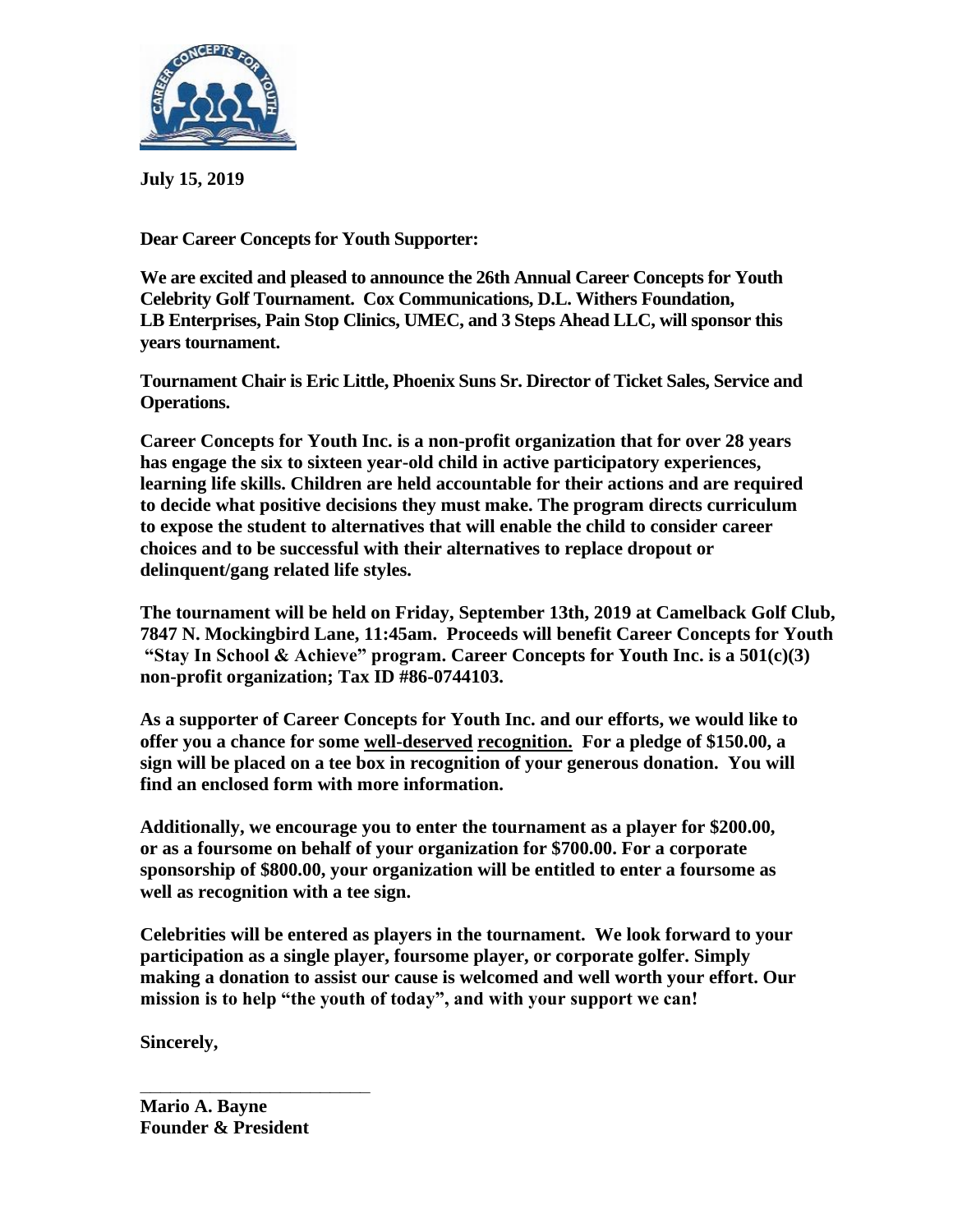

## **26th ANNUAL CAREER CONCEPTS FOR YOUTH CELEBRITY GOLF TOURNAMENT Proceeds to Benefit CCY's "Stay In School & Achieve" Program**

Sponsored By Cox Communication D.L. Withers Foundation LB Enterprises Pain Stop Clinics UMEC & 3 Steps Ahead LLC

Sponsor-A-Hole Pledge: A sign will be placed on a tee box in recognition of your generous gift.

**Deadline for Entries: Friday September 6, 2019**  \_\_\_\_\_\_\_\_\_\_\_\_\_\_\_\_\_\_\_\_\_\_\_\_\_\_\_\_\_\_\_\_\_\_\_\_\_\_\_\_\_\_\_\_\_\_\_\_\_\_\_\_\_\_\_\_\_\_\_\_\_\_\_\_\_\_\_

 $\Box$  Yes, I (we) would like to "Sponsor-A-Hole" at the 26th CCY Celebrity Golf Tournament. Enclosed is a \$150.00 Pledge.

## **Make your tax deductible check payable to: Career Concepts for Youth, Inc.**

Name to be placed on sign\_\_\_\_\_\_\_\_\_\_\_\_\_\_\_\_\_\_\_\_\_\_\_\_\_\_\_\_\_\_\_\_\_\_\_\_ Sponsor Name Address\_\_\_\_\_\_\_\_\_\_\_\_\_\_\_\_\_\_\_\_\_\_\_\_ Day Time Phone City State Zip **Return Entries to Wiley Davis, c/o Career Concepts for Youth Inc, P.O. Box 32864, Phoenix, Arizona 85064 For further information call Wiley Davis at 602-852-3936**